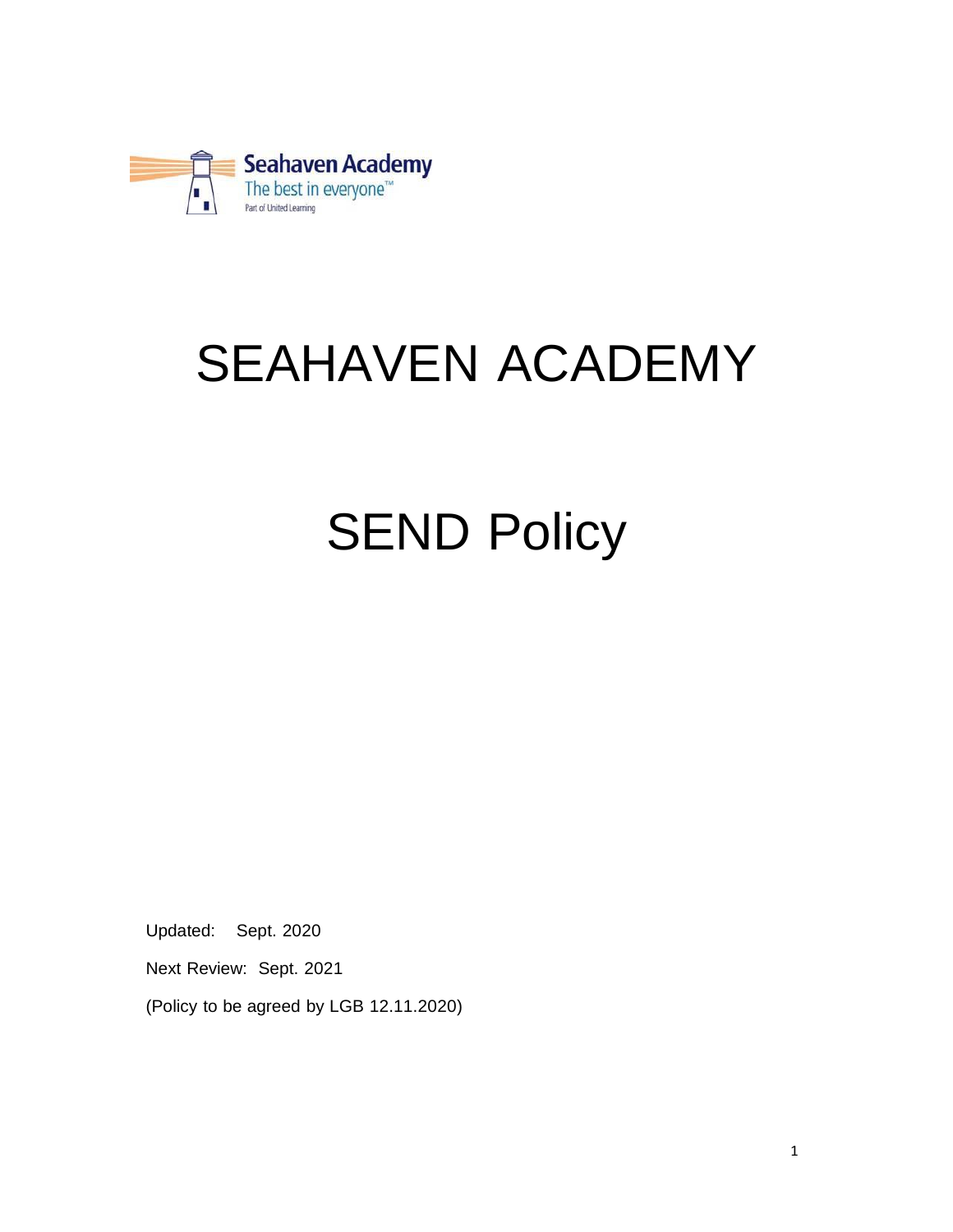| Context                                                                                                                                                                                                                                           |
|---------------------------------------------------------------------------------------------------------------------------------------------------------------------------------------------------------------------------------------------------|
| This policy was developed in consultation with parents/carers, staff and pupils and has regard to:<br>The SEND Code of Practice: $0-25$ years $-2015$<br>Part 3 of the Children and Families Act 2014 and associated regulations<br>$\mathcal{L}$ |
| <b>Headteacher:</b> Mrs Pringle                                                                                                                                                                                                                   |
| <b>Governor with responsibility for SEND:</b> Lindsey Perryman                                                                                                                                                                                    |
| <b>SENCO:</b> Mrs Macey                                                                                                                                                                                                                           |
| <b>SENCO Qualifications: NASENCO</b>                                                                                                                                                                                                              |
| Contact details: maceyc@seahavenacademy.org.uk                                                                                                                                                                                                    |
| This policy will be reviewed annually                                                                                                                                                                                                             |
| <b>Agreed by Governing Body:</b>                                                                                                                                                                                                                  |
| <b>Review date:</b>                                                                                                                                                                                                                               |

This policy is in line with our teaching and learning policy and our Equalities Analysis and Objectives and aims to support inclusion for all of our pupils. The responsibility for the management of this policy falls to the Headteacher, the day-to-day operation of the policy is the responsibility of the Special Educational Needs Co-ordinator (SENCO). The Governing Body, the Headteacher and the SENCO will work closely to ensure that this policy is working effectively.

# **Rationale**

The United Learning Trust is committed to ensuring that the necessary provision is made for every pupil within their schools' communities. The Trust celebrates the inclusive nature of their schools and strives to meet the needs of all pupils with a special educational need and/or disability.

High quality teaching which is differentiated to meet the needs of the majority of pupils is the first response to supporting pupils with SEND. Some pupils will need something **additional to** and **different from** that which is ordinarily available for the majority of pupils, this is special educational provision and the pupils in receipt of this provision are classified as SEN Support. Each school has a duty to use their best endeavours to ensure that provision is made for those who need it.

Seahaven Academy will ensure that the necessary provision is made for any pupil who has SEND. We will ensure that all staff are able to identify and provide for these pupils to enable them to partake in all activities in the school in order to reach their full potential.

This policy aims to support all members of staff in providing a framework of support and advice and is based on the underlying principle that we believe:

# *Every teacher is responsible and accountable for the progress and development of all pupils in their class even where pupils access support from teaching assistants or specialist staff.*

Teaching and supporting pupils with SEND is therefore a whole school responsibility requiring a whole school response. In order to achieve this, we will work in partnership with parents/carers, pupils, local authorities, specialist providers and other external agencies required to meet the individual needs of our pupils.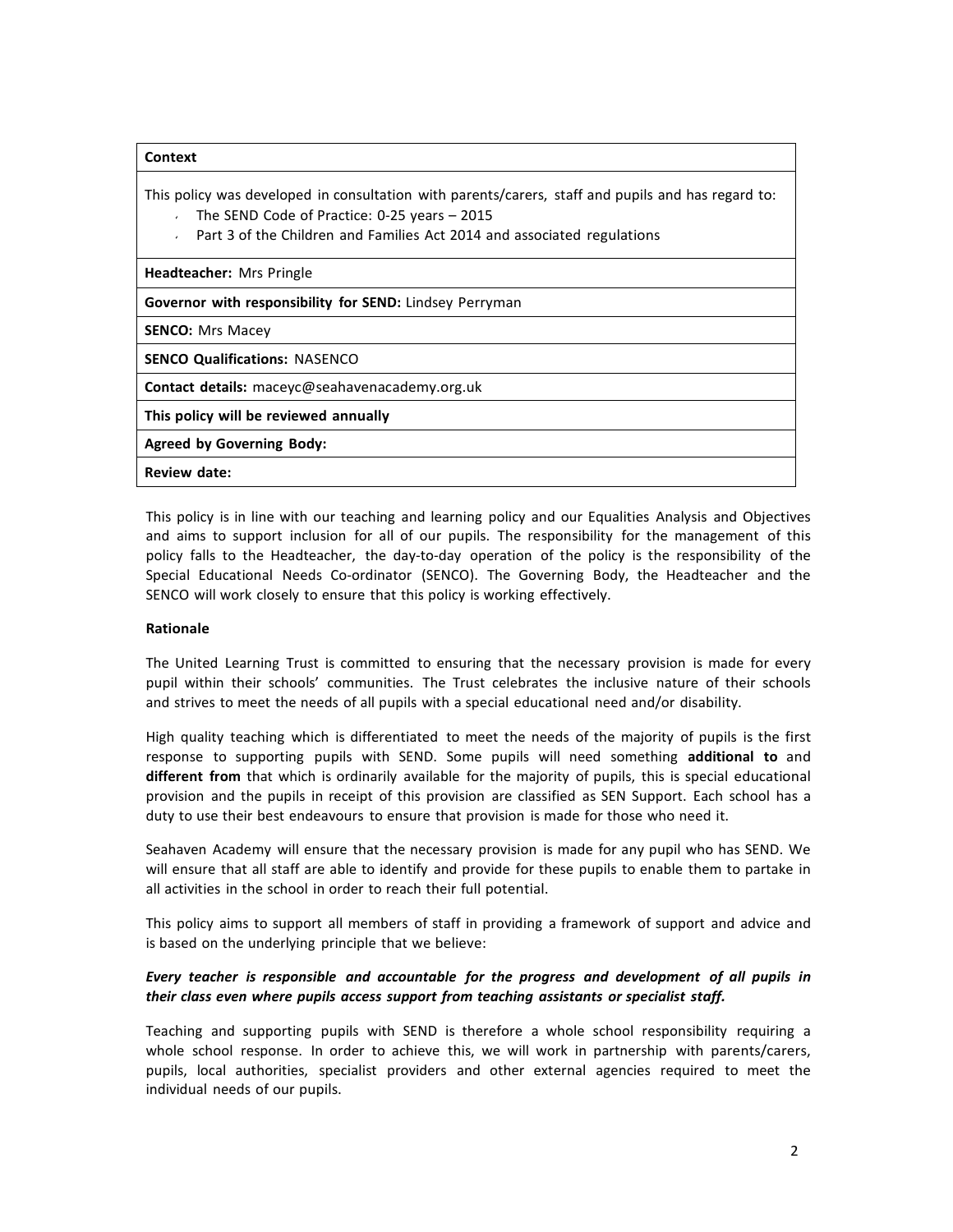## **Aims and Objectives**

#### **Aim**

To provide an inclusive, stimulating and safe environment which will enhance the learning of all pupils and help them achieve, to their full potential, in all areas including their development of knowledge, skills and understanding to equip them for the next phase of their education, employment or training. By doing this we hope to raise the aspirations and expectations of all pupils, especially those with SEND.

# **Objectives**

- To identify and provide for pupils who have special educational needs and regularly assess and review the provision that we offer.
- $\sim$  To use our best endeavours to ensure that a pupil with SEN gets the support they need.
- $\sim$  To have regard to the statutory guidance provided in the SEND Code of Practice (2015).
- To operate a 'whole pupil, whole school' approach to the management and provision of support for special educational needs.
- To implement a graduated approach to meeting the needs of pupils identifies as SEN Support.
- To appoint a teacher responsible for the coordination of SEN provision (SENCO) and ensure they have the relevant training and qualification to undertake the role.
- To provide training, support and advice for all staff as often as is appropriate and necessary.
- $\sim$  To ensure that all students with SEN are offered full access to a broad, balanced and appropriate mainstream that sets high expectations for every pupil whatever their prior attainment.
- $\cdot$  To work in partnership with parents/carers to enable them to make an active, empowered and informed contribution to their child's education.
- To take the views, wishes and feelings of the young person into account, and involve them as fully as possible in decision making about their own education.
- To work collaboratively with external agencies and specialists including those from Social Care and Health.
- To ensure the Equality Act 2010 duties for pupils with disabilities are met.
- In conjunction with Administration of Medicines Policy make arrangements to support pupils with medical conditions and to have regard to statutory guidance supporting pupils with medical conditions.
- To have regard to any other guidance issued by the United Learning Trust.

#### **Identifying Special Educational Needs**

The SEND Code of Practice (2015) defines SEND as a child or young person who has a learning difficulty or disability which calls for special educational provision to be made for him or her.

A pupil has a learning difficulty or disability if he or she:

- Has a significantly greater difficulty in learning than the majority of others of the same age, or
- $\sim$  Has a disability which prevents or hinders him or her from making use of facilities generally available in a mainstream school.
- It is important to note that a pupil who has a disability may not necessarily have a specific educational need.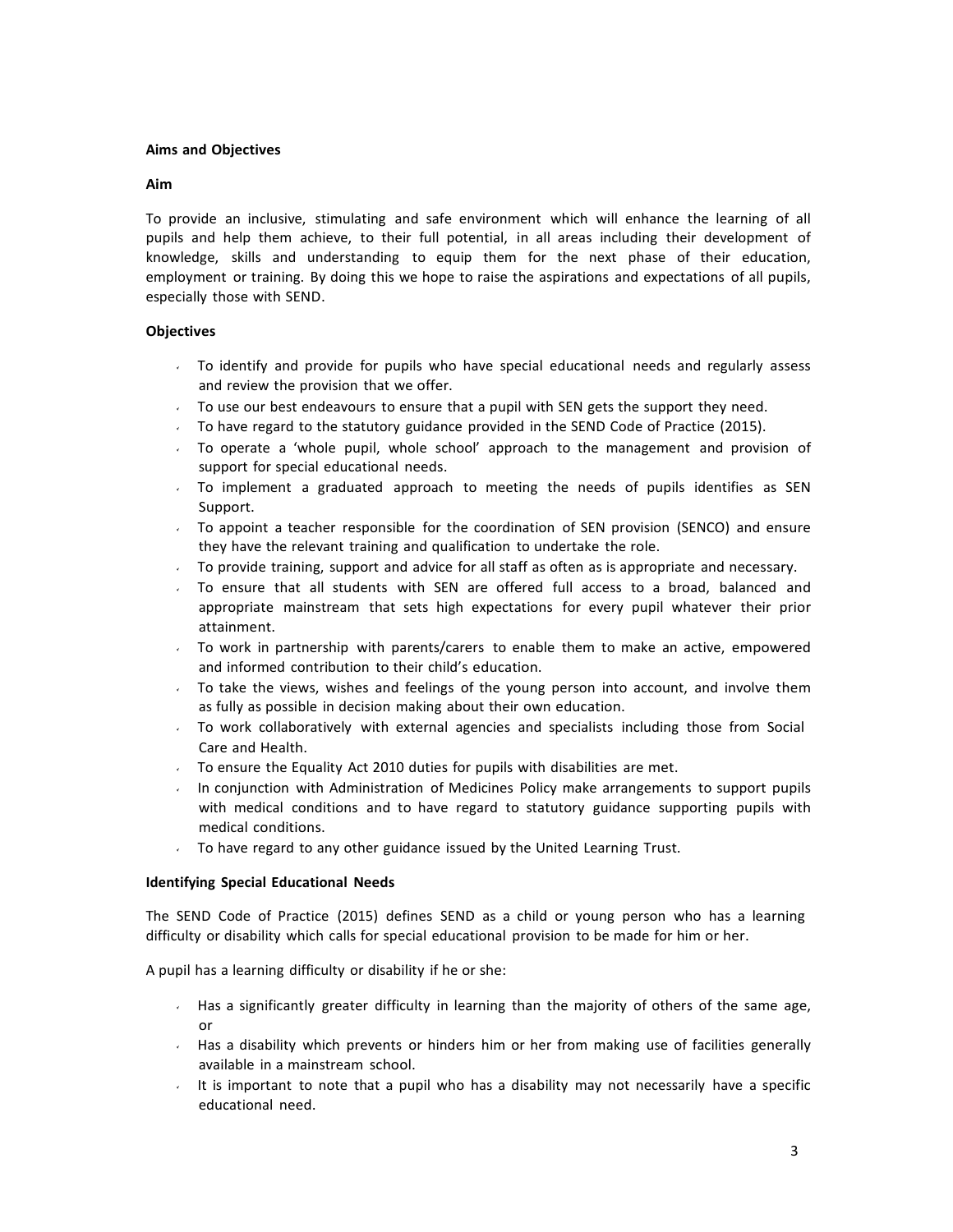The SEND Code of Practice (2015) identifies four key areas of SEND:

- Communication and Interaction
- Cognition and Learning
- $\sim$  Social, mental and emotional health
- $\cdot$  Sensory and/or physical

These four broad areas give an overview of the range of needs that are planned for but we identify the needs of the whole pupil in order to establish what provision is required to meet their primary need, not just by the category in which they are placed. Seahaven Academy will take into account pupils' needs in all four key areas and make appropriate provision, including where this does not impact on cognition and learning.

Seahaven Academy will have regard to the SEND Code of Practice 2015 when carrying out its duties towards all pupils with SEND and ensure that parents/carers are informed that SEND provision is being made for their child.

The progress made by all pupils is regularly monitored and reviewed as part of high quality, differentiated teaching. Where concerns are raised about a pupil's progress or if they fall behind their peers, additional support will be provided under the guidance of the class teacher. This information will be shared with parents as and when appropriate, for example at parents' evening.

Where concerns are raised about a pupil's progress, despite support and high quality teaching, the class teacher will seek advice from the SENCO. They will then assess if a pupil has a significant learning difficulty and agree appropriate support.

Where a pupil is identified as having SEN, the SENCO and the class teacher will take action to support effective learning by removing any barriers and put effective special educational provision in place. This SEN support will take the form of a four‐part cycle through which earlier decisions and actions are revisited, refined and revised with a growing understanding of the pupil's needs and what supports the pupil in making good progress and securing good outcomes. This is known as the graduated approach – assess, plan, do, review.

The school will notify the parents immediately that SEN Support is being offered and share with them the provision that is being put in place. This will be reviewed termly (three times per year).

#### **The Graduated Approach to SEND**

**Assess:** In identifying a pupil as needing SEN support the class teacher, working with the SENCO, should carry out a clear analysis of the pupil's needs. This should draw on:

- the teacher's assessment and experience of the pupil, their previous progress and attainment, as well as information gathered from other areas of the school.
- the pupil's development in comparison to their peers and national data should also be considered along with the parent's views and experience, the pupil's views and, if relevant, advice from external support services.

This assessment will be reviewed regularly to ensure support and intervention are matched to need, barriers to learning are identified and overcome so that a clear picture of the interventions put in place and their impact is developed. With some areas of SEN, the most reliable method of developing a more accurate picture of need will be the way in which the pupil responds to an intervention.

**Plan:** Parents/carers, with their child, will liaise with the class teacher and the SENCO to decide on the interventions and support to be put in place as well as the expected impact on progress and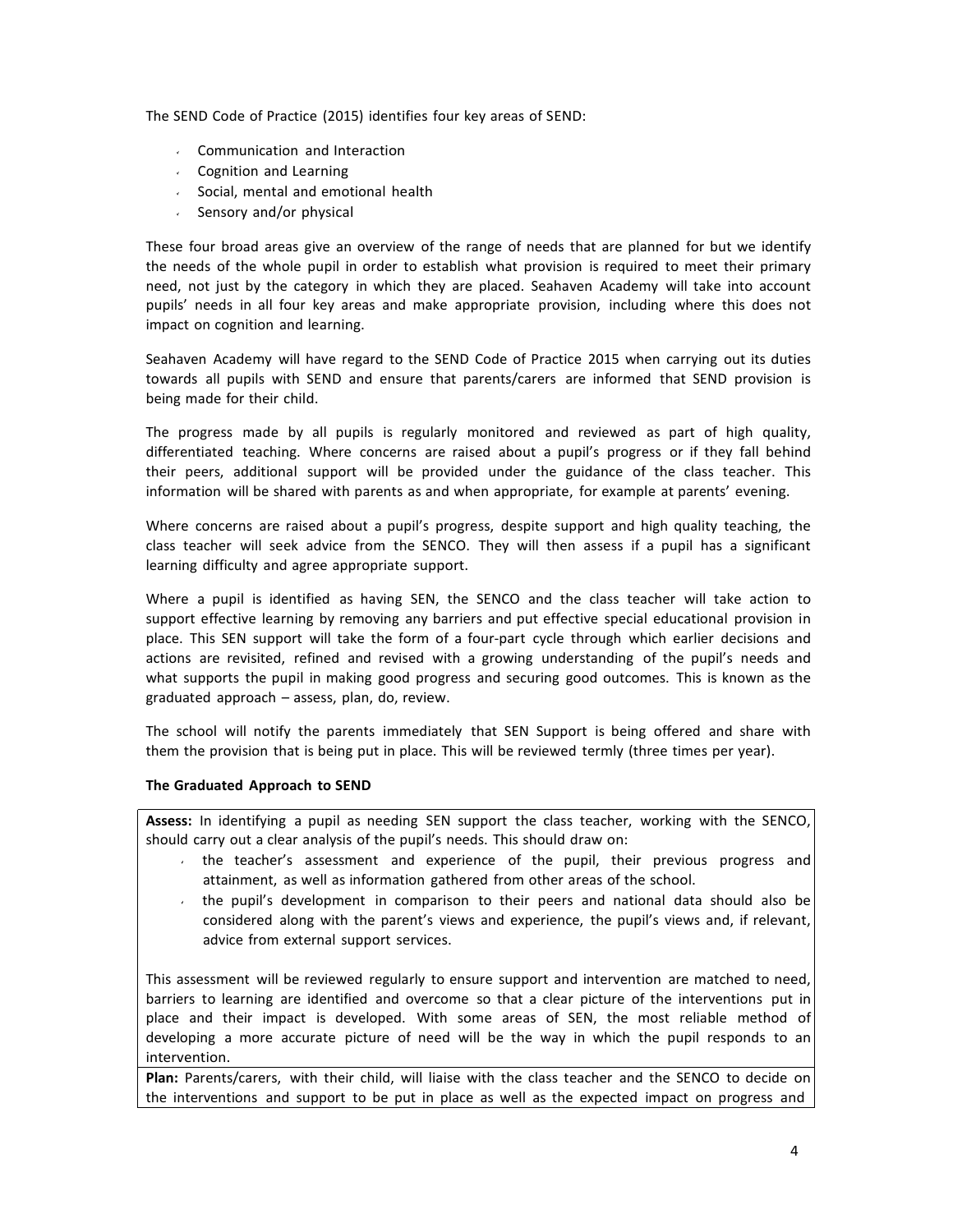development. A clear plan will be produced. The date for review will depend on the level of need present but will be a least once per term.

The plan will clearly identify the areas of needs, the desired outcomes, the support and resources provided, including any teaching strategies or approaches that are required and when the review will take place. A copy of the plan will be given to parents/carers and the child if appropriate.

The support and intervention provided will be selected to meet the outcomes identified for the pupil, based on reliable evidence of effectiveness and will be provided by staff with appropriate skills and knowledge.

**Do:** The class teacher remains responsible for working with the pupil on a daily basis and will work closely with any teaching assistants or specialist staff involved, to plan and assess the impact of support and interventions and how they can be linked to classroom teaching.

The SENCO will support the class teacher in the further assessment of the pupil's needs, in problem solving and advising on the effective implementation of support.

**Review:** The review will take place on the date previously agreed. This review will evaluate the impact and quality of the support and interventions and include the views of the pupil and their parents/carers.

Parents/carers will be given information about the impact of the support and interventions provided, enabling them to be involved with planning the next steps. Where appropriate other agencies will be asked to contribute to this review.

This review will feedback into the analysis of the pupil's needs, then the class teacher, working with the SENCO, will revise the support in light of the pupil's progress and development, with decisions on any changes made in consultation with the parents/carers and the pupil.

Where there is a sustained period of insufficient or no progress, the school may decide to gain involvement and advice from a specialist or external agency. The school will consult with parents/carers before involving a specialist or external agency.

When a pupil has made sufficient progress in their area of need that they no longer require any provision that is different from or additional to that which is normally available as part of high quality and differentiated teaching they will no longer be seen as requiring SEN Support. At this point, through discussion and agreement with parents/carers the pupil will be removed from the school's SEN register.

#### **SEN Provision**

The provision offered to pupils requiring SEN Support will differ from pupil to pupil. They may include:

- an individual learning programme
- evidence based interventions (Talk Fitness, Reading Wise etc.)
- $\mathbf{v}$ additional support from another adult
- different materials, resources or equipment
- working within a small group  $\mathbf{v}$
- use of alternative technologies
- peer‐to‐peer support  $\mathbf{v}$
- personal care support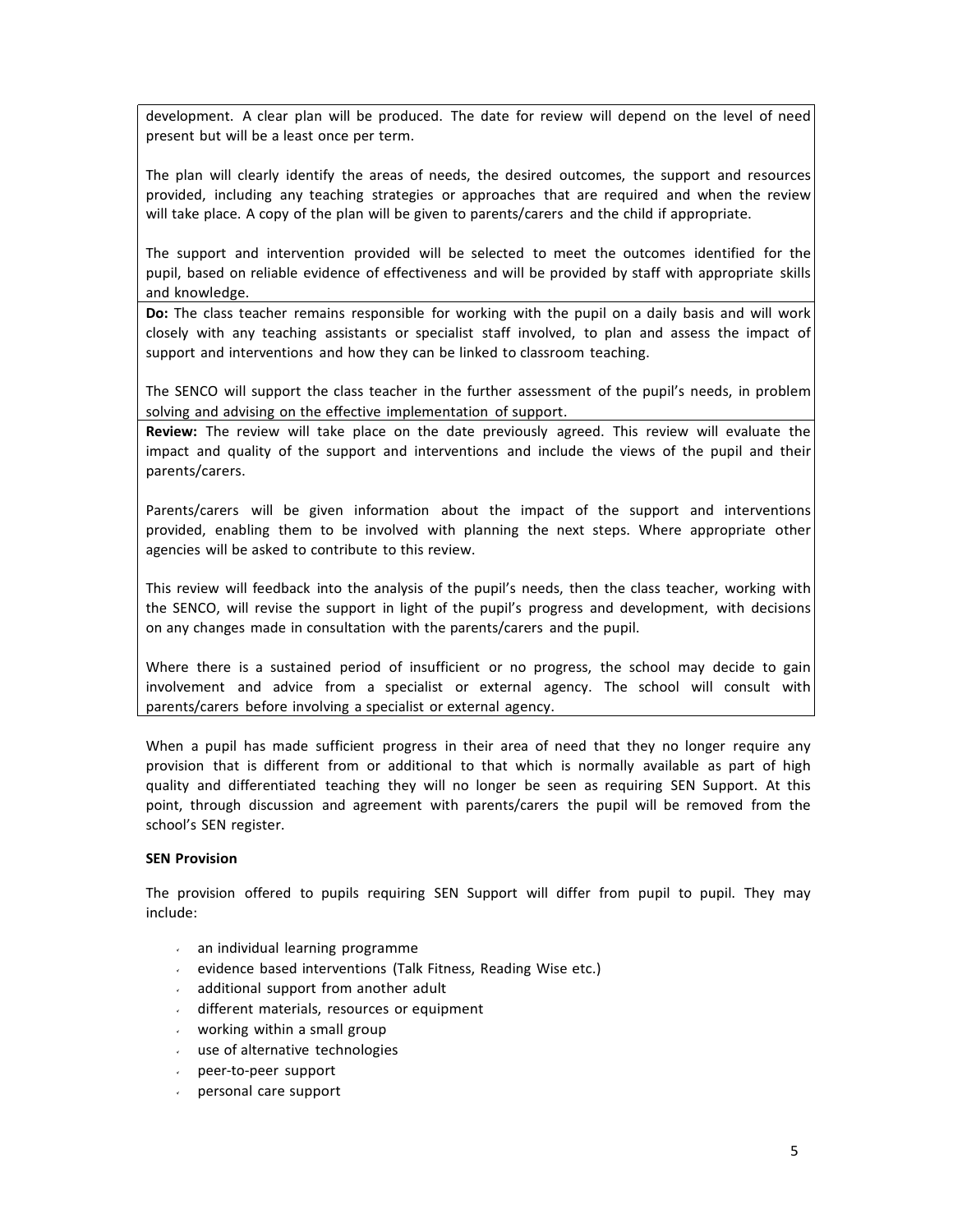#### **Statutory Assessment of Needs (EHC)**

A small number of pupils whose needs are complex and long term, may require a greater level of support than the school can provide from its own resources. For these pupils all the evidence from the graduated approach process will be gathered and a request made to the local authority to conduct an Education, Health and Care Needs Assessment. This may result in an Education, Health and Care Plan being provided. Seahaven Academy will follow their local authority's guidance for this process and involve parents/carers and the child from the beginning.

#### **Monitoring and Evaluation of SEND**

Regular monitoring of the quality of provision for all pupils, including those with SEND, follows the school's assessment and monitoring calendar. In addition, the cycle of Assess, Plan, Do and Review ensures that pupils with SEND have their individual provision reviewed regularly, at least termly. Additional training, advice and support will be provided to teaching staff where necessary in order to facilitate pupil progress and to meet pupil needs.

Pupil progress is tracked twice a year as a minimum and where pupils are not making sufficient progress additional information is sought and appropriate action taken.

#### **Supporting Pupils and Families**

We value and accept the positive role and contribution parents/carers can make. We make every effort to work in full co-operation with them, recognising and respecting their roles and responsibilities. Parents/carers are encouraged to work with the school and other professionals to ensure that their child's needs are identified properly and met as early as possible.

In order that they play an active part in their child's development, the school endeavours to provide parents/carers with the relevant information so they can reinforce learning in the home.

At Seahaven Academy, we endeavour to support parents/carers so that they are able to:

- Feel fully supported and taken seriously should they raise a concern about their child.
- Recognise and fulfil their responsibilities and play an active and valued role in their child's  $\mathbf{v}^{(i)}$ education.
- Understand procedures and documentation.
- Make their views known about how their child is educated.  $\mathbf{v}$
- Have access to information, advice and support during assessment and any related decision‐making process about special educational provision.

More information about the support offered to parents/carers from our local authority can be found within their Local Offer https:/[/www.eastsussex.gov.uk/childrenandfamilies/specialneeds/](http://www.eastsussex.gov.uk/childrenandfamilies/specialneeds/)

#### **Children in Care**

When a child is in care, the carers are accorded the same rights and responsibilities as parents. The school has an appointed member of staff for Looked after Children. Contact details for Mr Davies are [daviesj@seahavenacademy.org.uk](mailto:daviesj@seahavenacademy.org.uk)

#### **Pupil Voice**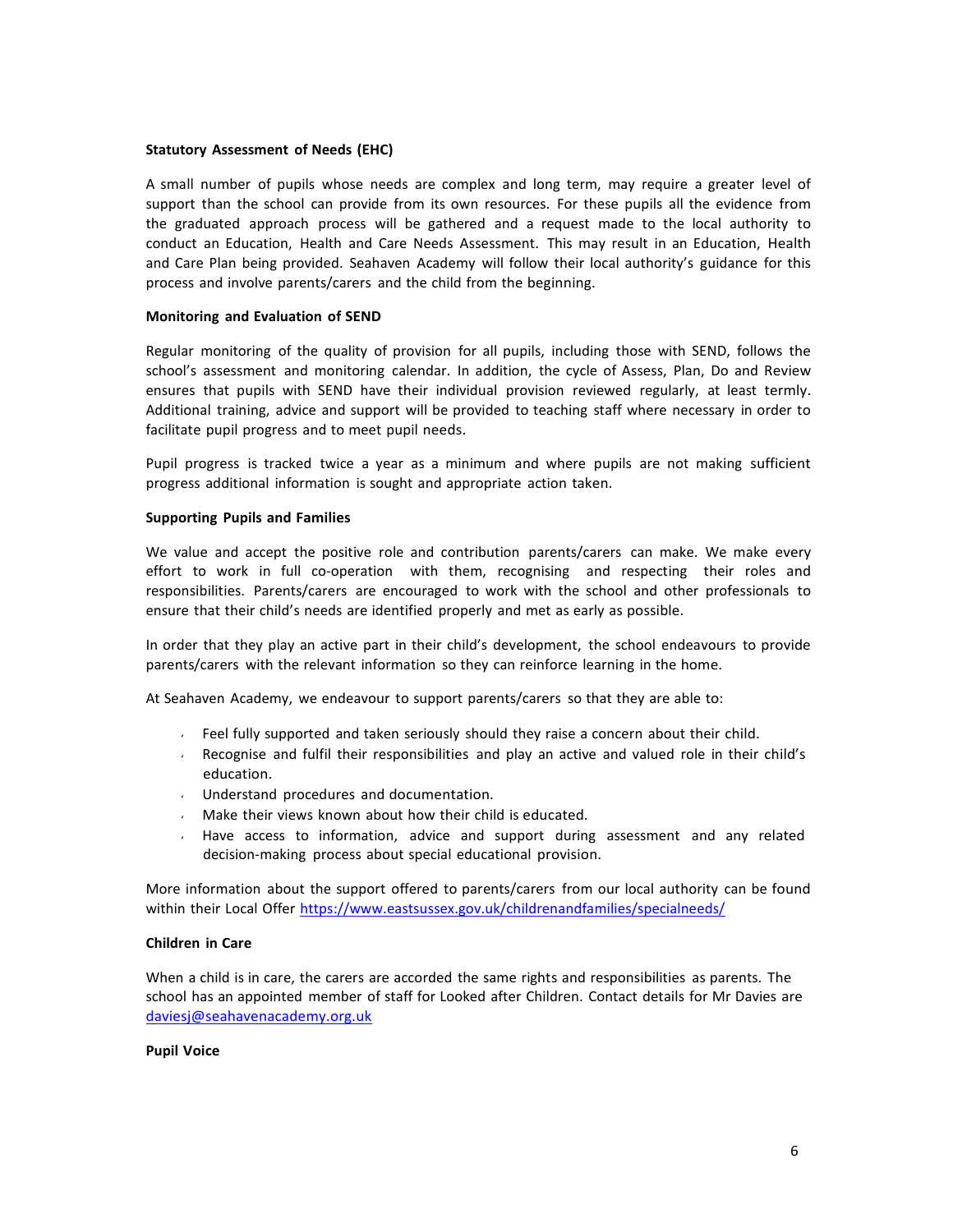We hold the views of pupils highly and recognise the importance of gaining genuine pupil views in promoting the best pupil outcomes. Pupils are able to share their views in a number of different ways (appropriate to age and ability).

These views are welcome at any time but are specifically sought as part of their annual review, as part of their Pupil Progress Meetings and at the end of a targeted intervention. We ask all pupils to contribute to the setting of their own targets.

#### **Partnership with External Agencies**

The School is supported by a wide range of different agencies and teams. The school's SEN Information report details which agencies the school has worked with in the last 12 months. This report can be found on the school website and is up-dated annually.

#### **Roles and Responsibilities**

Provision for pupils with special educational needs is a matter for the school as a whole. In addition to the Governing Body, Head Teacher and SENCO, all members of staff have important responsibilities.

## **Governing Body:**

The Governing Body endeavours to follow the guidelines as laid down in the SEND Code of Practice (2015) to:

- Use their best endeavours to make sure that a pupil with SEN gets the support they need  $$ this means doing everything they can to meet children and young people's Special Educational Needs.
- Ensure that children and young people with SEN engage in the activities of the school  $\mathbf{v}$ alongside pupils who do not have SEN.
- Designate a teacher to be responsible for co-ordinating SEN provision the SEN co- $\mathbf{v}^{(i)}$ ordinator, or SENCO.
- Inform parents/carers when they are making special educational provision for a child.
- Prepare an SEN information report and their arrangements for the admission of disabled  $\sqrt{2}$ children, the steps being taken to prevent disabled children from being treated less favourably than others, the facilities provided to enable access to the school for disabled children and their accessibility plan showing how they plan to improve access progressively over time.

#### **The Headteacher**

The Headteacher has responsibility for the day-to-day management of all aspects of the school's work, including provision for pupils with special educational needs. The Headteacher will keep the Governing Body fully informed on Special Educational Needs issues. The Headteacher will work closely with the SENCO and the Governor with responsibility for SEND.

In collaboration with the Headteacher and governing body, the SENCO determines the strategic development of the SEND policy and provision with the ultimate aim of raising the achievement of pupils with SEND.

#### **The SENCO**

The SENCO takes day-to-day responsibility for the operation of the SEND policy and co-ordinates the provision for individual pupils, working closely with staff, parents/carers and external agencies. The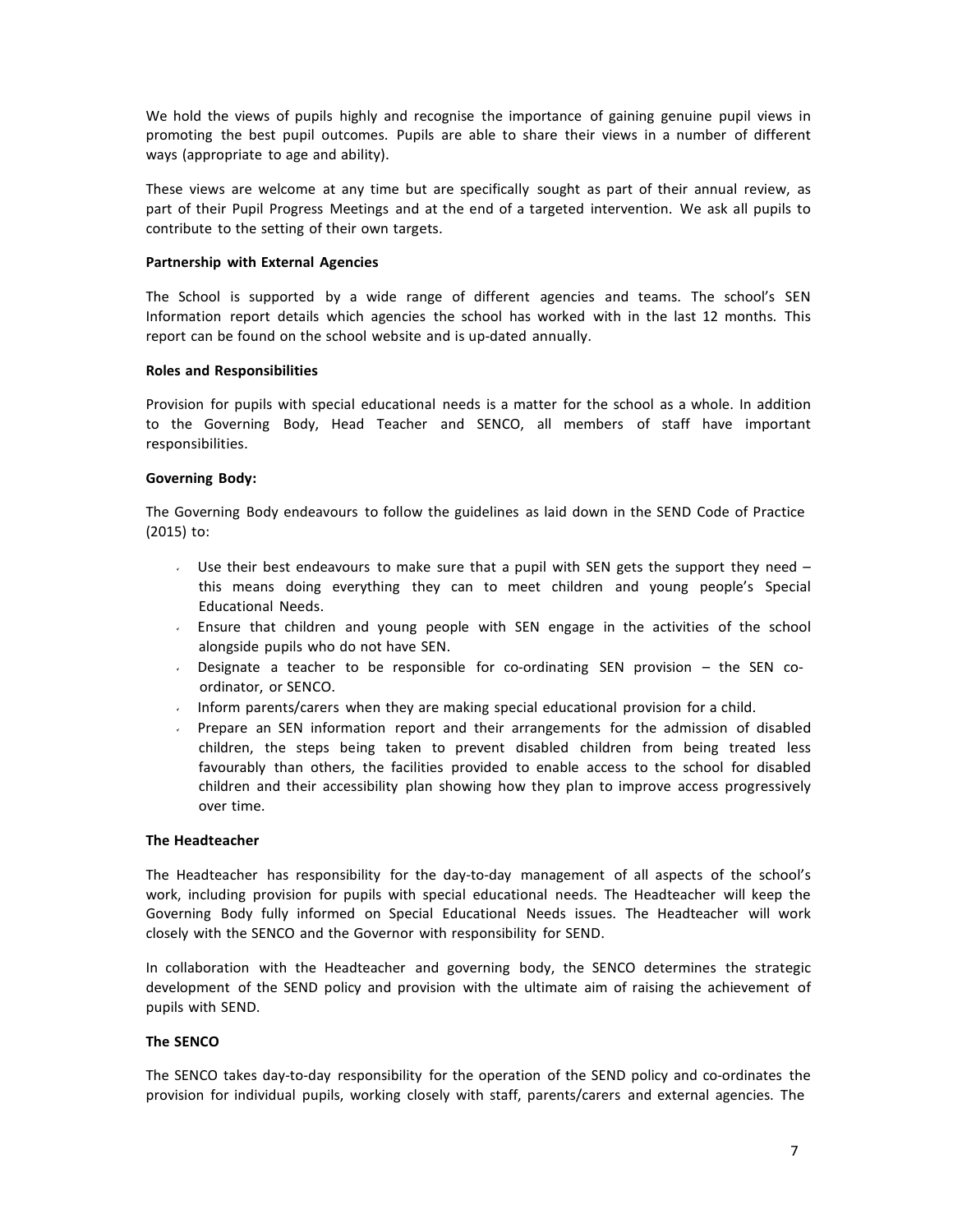SENCO provides relevant professional guidance to colleagues with the aim of securing high‐quality teaching for pupils with special educational needs.

Through analysis and assessment of pupils' needs, and by monitoring the quality of teaching and standards of pupils' achievements and target setting, the SENCO develops effective ways of overcoming barriers to learning and sustaining effective teaching.

The SENCO liaises and collaborates with class teachers so that learning for all children is given equal priority.

The principle responsibilities for the SENCO include:

- Overseeing the day‐to‐day operation of the SEND policy.
- Co‐ordinating provision for SEND pupils and reporting on progress.
- Advising on the graduated approach to providing SEN support  $-$  Assess, Plan, Do, Review.
- Advising on the deployment of the school's delegated budget and other resources to meet pupils' needs effectively.
- Monitoring relevant SEN CPD for all staff.
- Managing the Assistant SENCO and Teaching Assistants.  $\mathbf{v}$
- $\sqrt{2}$ Overseeing the records of all pupils with special educational needs and ensuring they are up to date.
- Liaising with parents/carers of children with special educational needs.
- Contributing to the in‐service training of staff.  $\mathbf{v}$
- Being a point of contact with external agencies, especially the local authority and its support services.
- Liaising with other schools, educational psychologists, health and social care professionals  $\sqrt{2}$ and independent or voluntary bodies.
- Liaising with potential next providers of education to ensure a pupil and their parents/carers  $\mathbf{v}$ are informed about options and a smooth transition is planned.
- Monitoring the impact of interventions provided for pupils with SEND.  $\mathbf{v}$
- $\sim$  To lead on the development of high quality SEND provision as an integral part of the school improvement plan.
- Working with the Headteacher and the school governors to ensure that the school meets its  $\mathbf{v}^{(i)}$ responsibilities under the Equality Act (2010) with regard to reasonable adjustments and access arrangements.

#### **All Teaching and Non‐Teaching Staff**

- All staff are aware of the school's SEND policy and the procedures for identifying, assessing and making provision for pupils with special educational needs.
- $\mathbf{v}^{(i)}$ Class teachers are fully involved in providing high quality teaching, differentiated for individual pupils. This includes reviewing and, where necessary, improving, their understanding of strategies to identify and support vulnerable pupils and their knowledge of the SEN most frequently encountered.
- Class teachers are responsible for the progress and development of all pupils including those  $\sqrt{2}$ with SEND.
- Class teachers are responsible for setting suitable learning challenges and facilitating effective special educational provision in response to pupils' diverse needs in order to remove potential barriers to learning. This process should include working with the SENCO to carry out a clear analysis of pupil needs, drawing on the teacher's assessment and experience of the pupil as well as previous progress and attainment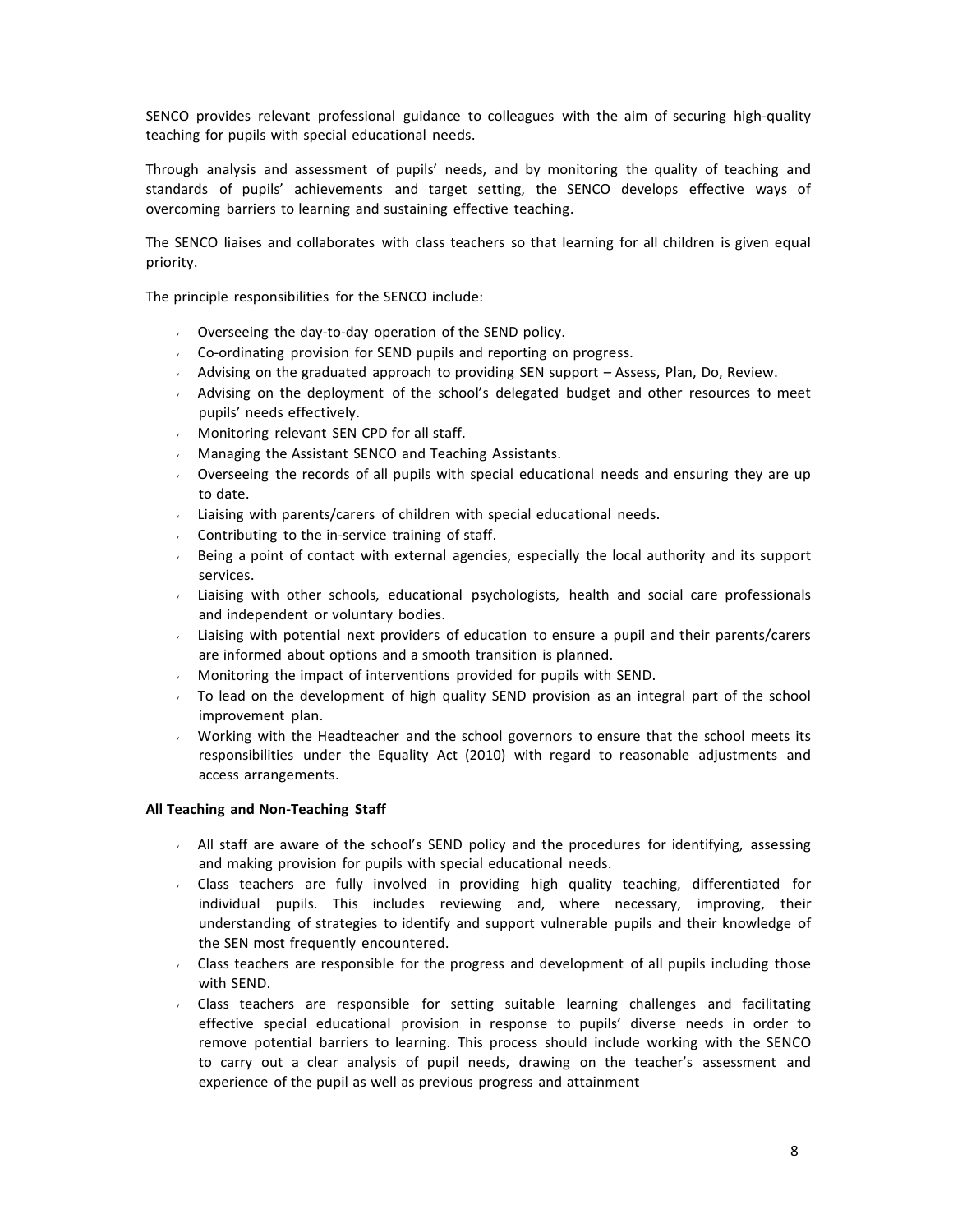- Class teachers will ensure that any pupil on SEN Support is provided with the required support as outlined in the graduated approach plan and clearly identifies this provision on their class lesson plans for every lesson
- Teaching assistants will liaise with the class teacher and SENCO on planning, on pupil response and on progress in order to contribute effectively to the graduated response.

#### **Training and Development**

Training needs are identified in response to the needs of all pupils.

#### **Funding**

Funding to support the majority of SEN pupils in mainstream schools is delegated to the school's budget. Where the school is not able to meet the needs of a pupil from its budget we will seek "top‐ up" funding from the local authority. Where a pupil is in receipt of additional funding allocated via an EHC plan (or statement) the school will use its best endeavours to ensure it is spent effectively to meet the needs of the pupil and to deliver the outcomes as set out in the EHC plan.

#### **Storing and Managing Information**

Pupil records and SEN information may be shared with staff working closely with SEN pupils to enable them to better meet the individual pupil's needs. All electronic information is stored on the school system in compliance with our GDPR Policy.

#### **Complaints**

In the first instance, parent complaints about the provision or organisation of SEND are dealt with through the procedures outlined in the School's Complaints Policy.

If there continues to be disagreement with regard to SEND provision the Local Authority should make arrangements that include the appointment of independent persons with a view to avoiding or resolving disagreements between the parents/carers and the school. This includes access to mediation before tribunal. Parents/carers have a right to appeal to a SEND tribunal at any stage.

#### **Admissions**

No pupil will be refused admission to school on the basis of his or her special educational need. In line with the Equality Act 2010 we will not discriminate against disabled children in respect of admissions for a reason related to their disability. We will use our best endeavours to provide effective educational provision.

#### **Transition Arrangements**

Support for pupils with SEN includes the planning and preparation at key transitional phases of education. For students arriving at Seahaven Academy we have a comprehensive package of transitional support that is put in. This includes:

- $\sqrt{ }$  Enhanced transition programme
- Visits between SENCOs
- $\cdot$  Key staff exchange
- Coffee afternoon for parents and carers

#### **Access Arrangements**